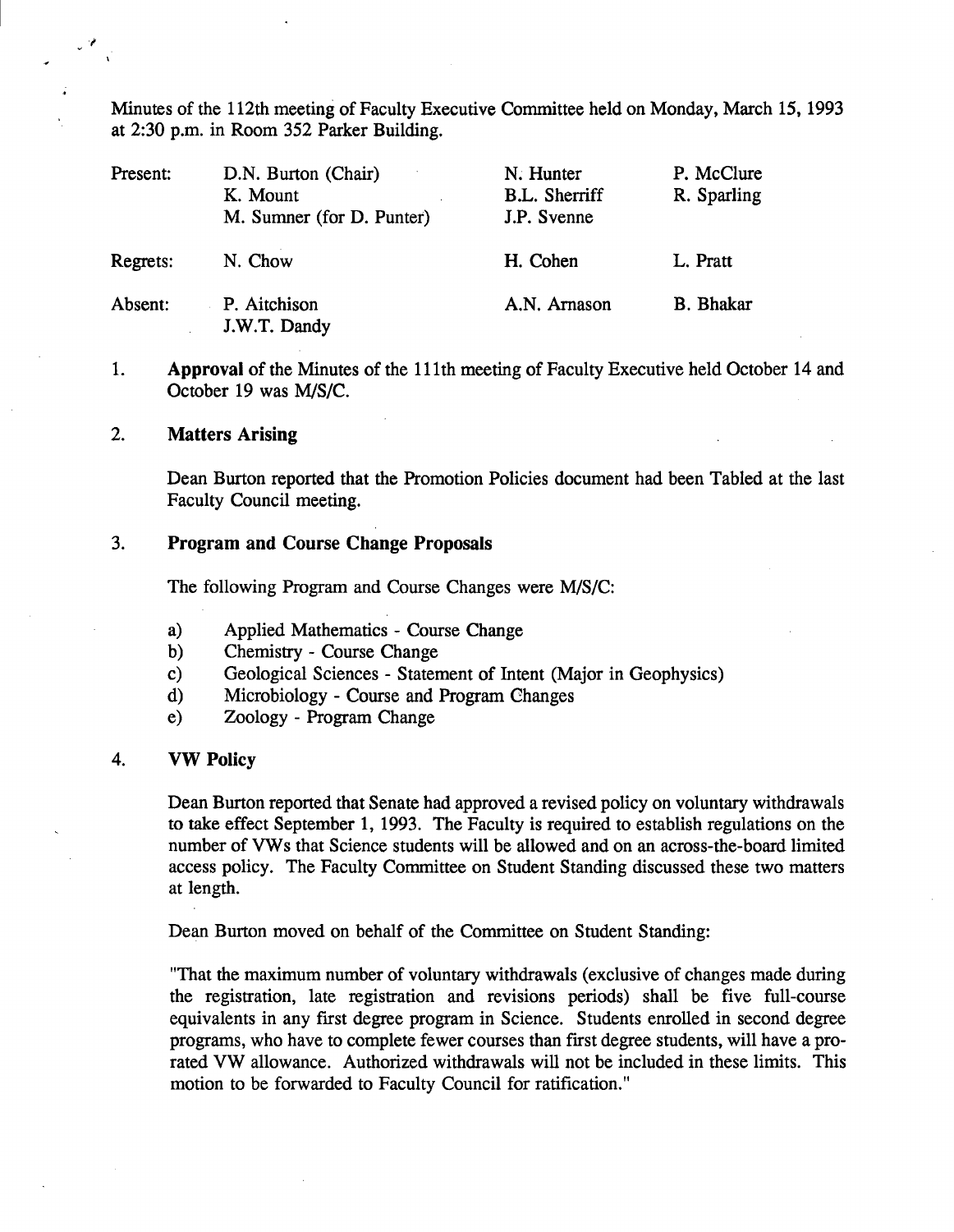2

After discussion this motion **Carried.** 

Dean Burton moved on behalf of the Committee on Student Standing:

"That any student who (i) voluntarily withdrew from a particular course after the revision period, or (ii) has had his/her registration cancelled for non-payment of fees, or (iii) already has a grade in the course, may not register in that course until after a date to be specified by the University or Faculty. This motion to be forwarded to Faculty Council for ratification."

After discussion this motion **Carried.** 

Dean Burton reported that Vice-President Gardner is seeking advice on certain undecided issues flowing from the new VW policy. The Committee on Student Standing considered these issues and suggested the following as advice the Faculty may wish to forward to Dr. Gardner. Faculty Executive discussed the issues at length.

Authorized Withdrawal

The criteria for granting authorized withdrawal should be the same as we currently use for deferred examinations. AWs **should** appear on student histories but **not**  on official transcripts.

Statutes of Limitations on VWLimits and Limited Access Policies

A major purpose of limiting YWs and applying limited access policies is to save scarce resources. This is as true five years down the road as when the student took the course. On the other hand, a student who was unprepared for university at 18 is often ready and highly motivated at 23. Therefore, it seems reasonable that the system should contain some forgiveness, e.g. a student who has been out of university for say five years might have the "YW clock" reset while the effect of limited access in preventing registration in a particular course might lapse after a reasonable period, say a session plus a year (in that case a student who withdrew in 92R could not repeat in 92S or 93R but would have to wait until 93S or later).

(The idea of collecting merits was suggested.)

First-Year Students

The idea of a special deal for first-year students is attractive but, while we have no data for Science, Arts has determined that VW rates do **not** vary significantly with year of study. If resources are a problem, first-year students need the discipline of a VW limit as much as anyone else.

#### Transfer of YWs

Our policy should be that a student entering Science from another U of M faculty or school should bring with him/her only VWs in courses which transfer to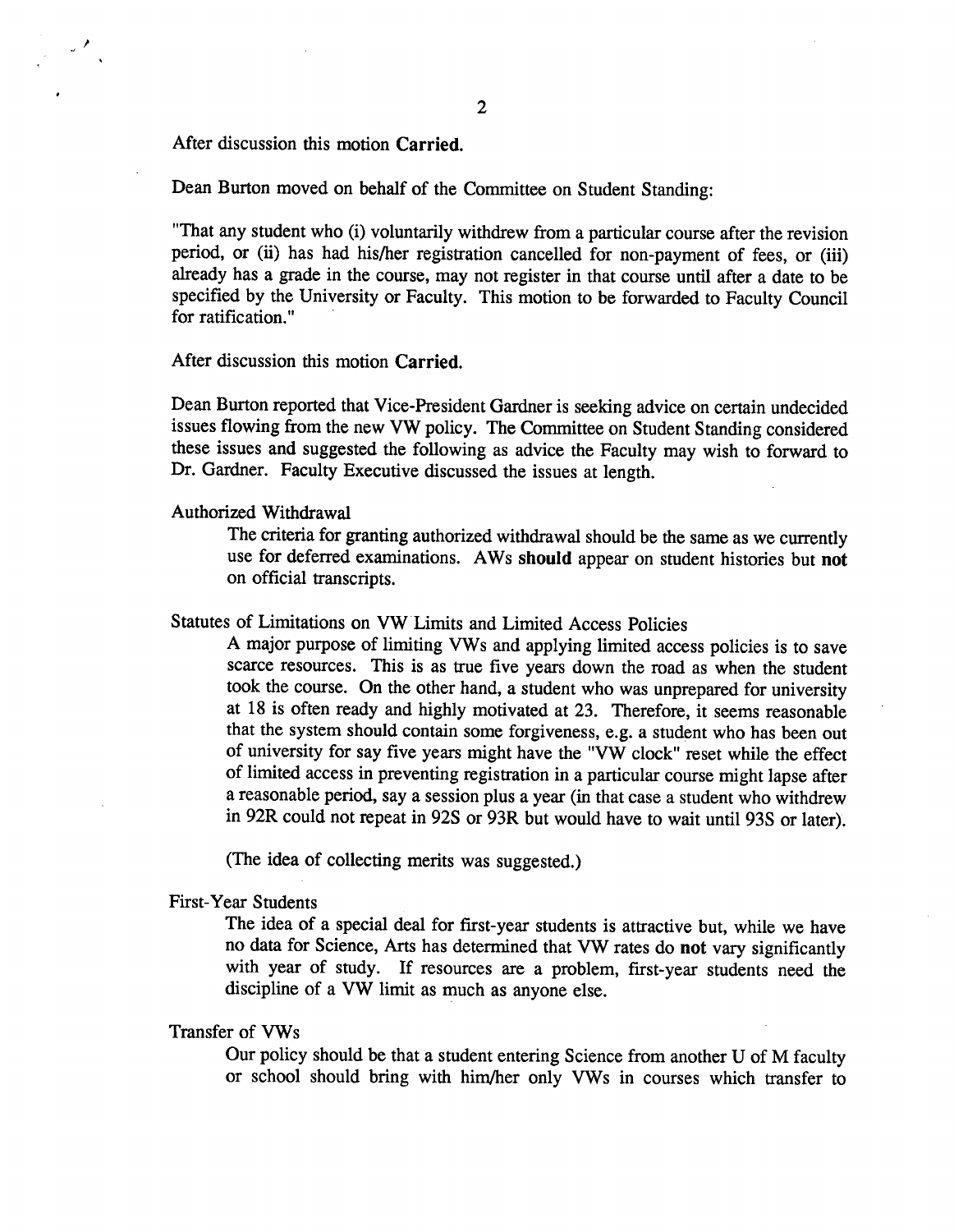Science. Students transferring from another institution should start with a clean slate.

# *5.* **Policy for the Appeal of Term Work**

e

The memorandum from Professor Anderson, Secretary of Senate, dated March 4, 1993 was discussed. (see attached copy)

Faculty Executive suggests that the Dean appoint an ad hoc committee to deal with the policy on Appeal of Term Work. Suggested names for the committee included G. Baldwin (Chemistry); Jim Birchall (Physics); Glen Kiassen or Mike Sumner (Biology); and someone from the Statistics Department.

As there was no further business, meeting adjourned 4:30 p.m.